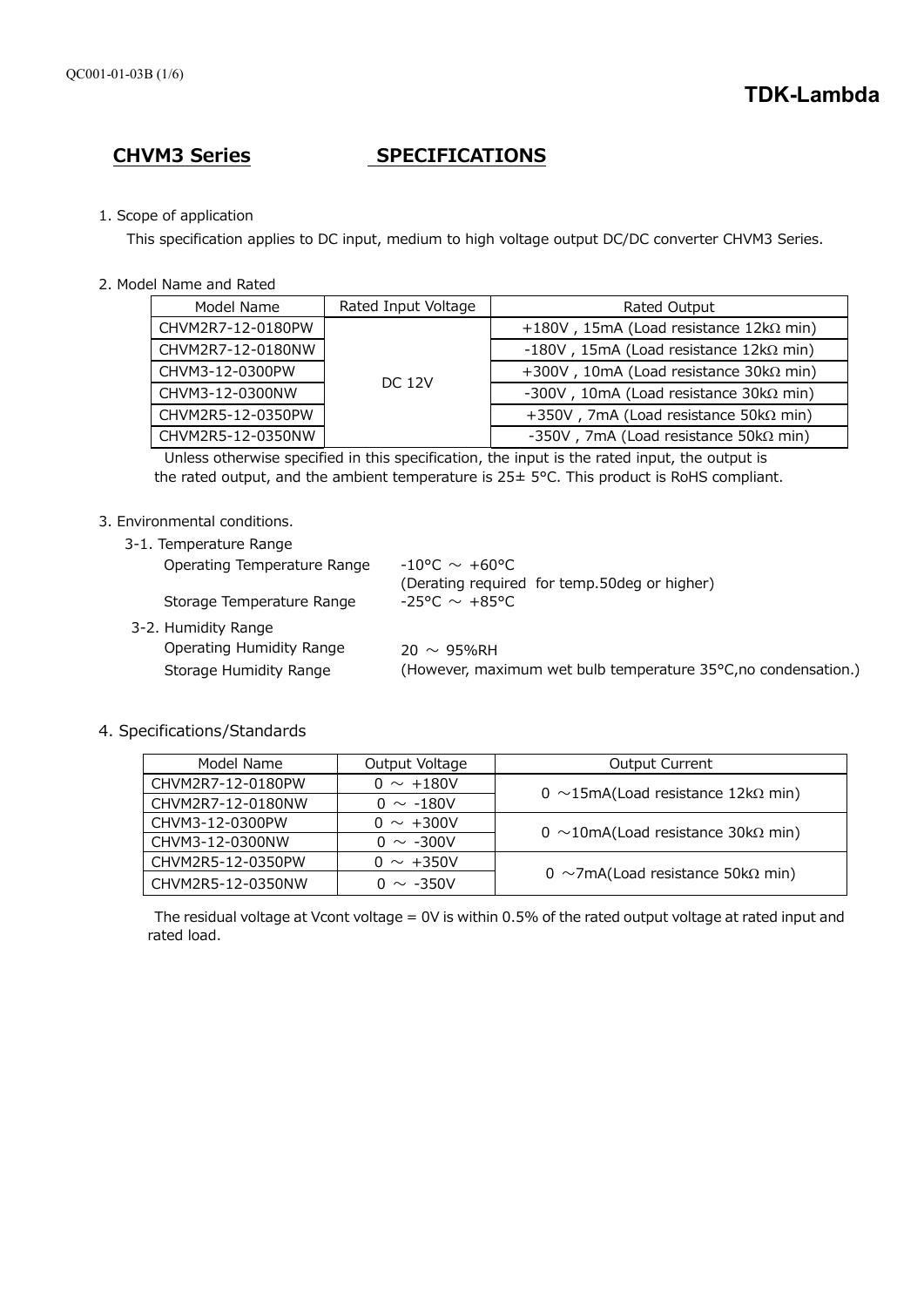4-1. Input Conditions

| Model Name        | Input Voltage        | Input Current          |
|-------------------|----------------------|------------------------|
| CHVM2R7-12-0180PW |                      | 350 <sub>m</sub> A typ |
| CHVM2R7-12-0180NW |                      | 350 <sub>m</sub> A typ |
| CHVM3-12-0300PW   | DC 10.8 $\sim$ 13.2V | 395mA typ              |
| CHVM3-12-0300NW   | (Rated:DC 12.0V)     | 395mA typ              |
| CHVM2R5-12-0350PW |                      | 330 <sub>m</sub> A typ |
| CHVM2R5-12-0350NW |                      | 330mA typ              |

## 4-2. Output characteristics and attached functions

| Function                        |                           | Specification                                                                    | Condition                                  |
|---------------------------------|---------------------------|----------------------------------------------------------------------------------|--------------------------------------------|
| Output Voltage Setting Accuracy |                           | $±5\%$ (max)                                                                     | External Voltage: 4.0V                     |
|                                 | Line Regulation           | $0.02\%$ (typ)/0.06%(max)                                                        | Input Voltage Range:<br>$10.8 \sim 13.2$ V |
| Constant<br>Voltage<br>Accuracy | Road Regulation           | 180V Type<br>$0.5\%$ (typ)/1.5%(max)<br>300~350V Type<br>$0.2\%$ (typ)/0.6%(max) | Load Range: $0 \sim 100\%$                 |
|                                 | Temperature<br>Regulation | $\pm 0.01\%/°C(typ)$                                                             | Temp. Range: $-10$ $\sim$ +50 °C           |
| Ripple/Noise                    |                           | 30mVp-p(typ)<br>100mVp-p(max)                                                    | $BW = 20MHz$                               |
| Over Current Protection         |                           | Hold back characteristic<br>auto resist circuit operates<br>at 105% or more      | Constant Voltage Accuracy                  |
| Over Voltage Protection         |                           | Impossible                                                                       |                                            |
| ON/OFF Control                  |                           | Impossible                                                                       |                                            |

※4-4. Refer to Test Circuit and Conditions

4-3. Output Voltage Control Conditions

External Voltage Control and Volume Control

|                          | <b>CHVM3 Series</b>             |
|--------------------------|---------------------------------|
| External Voltage Control | Range : DC $0 \sim 4.0$ V       |
| External Volume Control  | 5.0k $\Omega$ Variable Resistor |

4-4. Test circuit and conditions

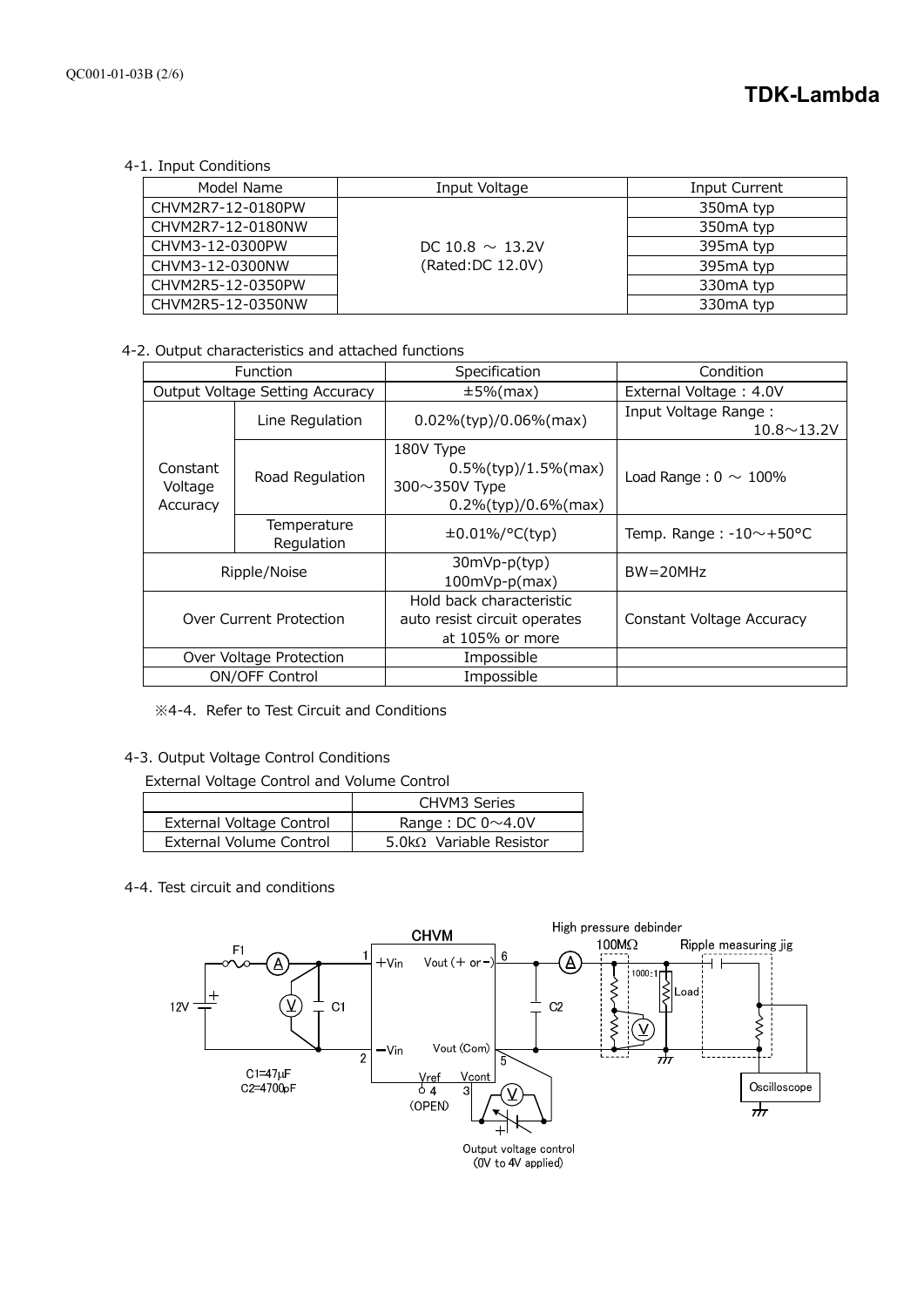



| Pin No | <b>Terminal Pin</b><br>Name | Function                  |
|--------|-----------------------------|---------------------------|
|        | $+V$ in                     |                           |
| 2      | -Vin                        | Input                     |
| 3      | Vcont                       | Output Voltage<br>Control |
| 4      | Vref                        | Reference Voltage         |
| 5      | Vout(Com)                   |                           |
|        | Vout $(+$ or -)             | Output                    |

1925

 $20$ 

 $\mathbb{C}$ 

 $50$ 

1975  $25.0 \pm 0.7$ 

- 1) 5-sided coating Nickel case
- 2)–Vin , Vout(Com) and Case are internally connected
- 3)Lot notation

Serial label notation: 7 digits



2000012 (2020 serial number 12 product)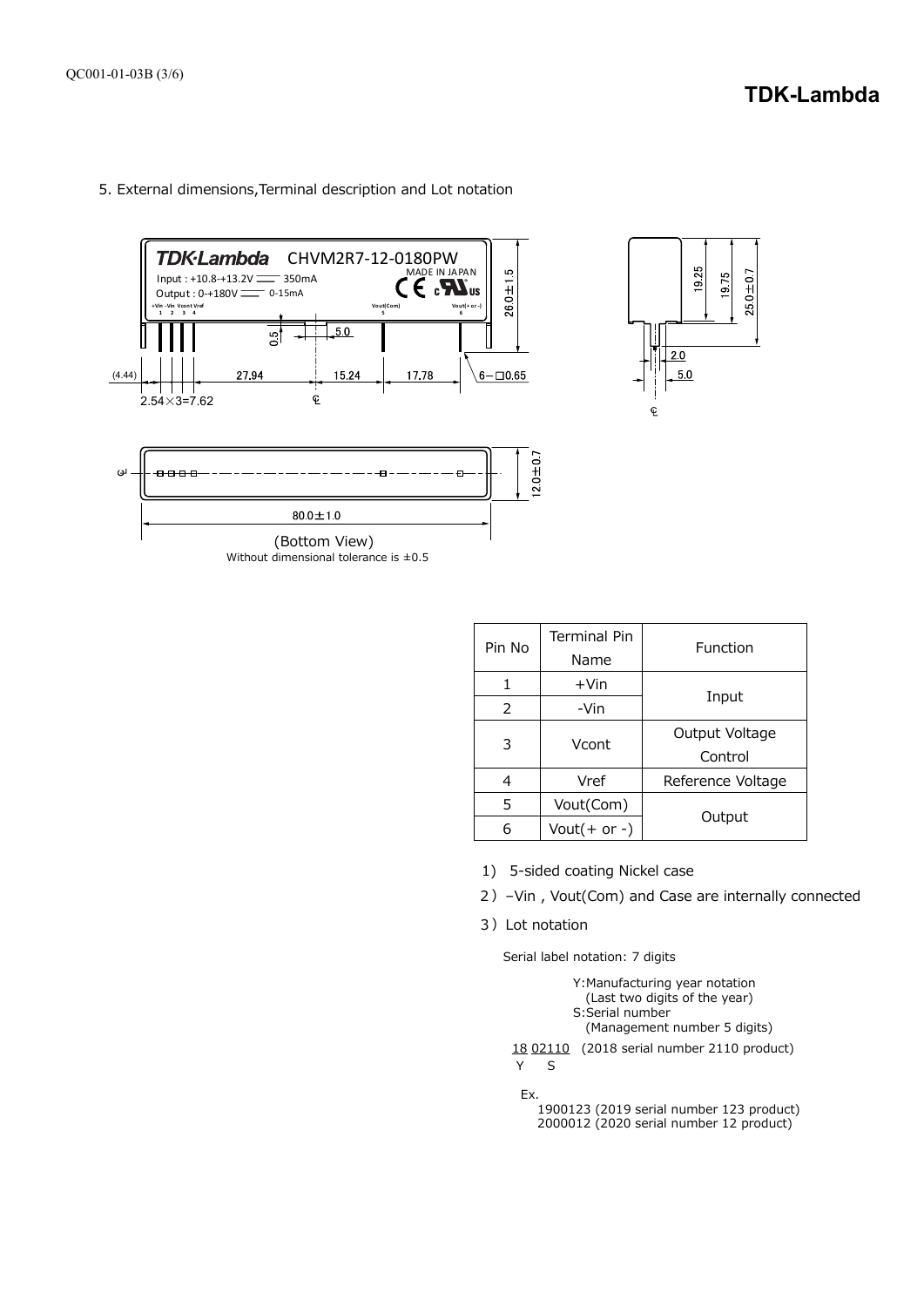# **TDK-Lambda**

 $6V$ 

# 6. Block diagram



#### 7. How to use





Do not apply more than  $6V + 3%$  to the voltage applied to Vcont.

#### 7-2. Output voltage control with variable resistor



In the output voltage vs. VR resistance value characteristic graph, the resistance values of R1 and R2 are reference values. When setting the output voltage to a fixed output with a fixed resistor, first decide R1 and R2 with the variable resistor. Use a variable resistor with good temperature characteristics.

The resistance value of the variable resistor is  $5.0k\Omega$ , 4.0V is applied to the Vcont terminal, and the output voltage is set to 100%. When controlling the output voltage with a variable resistor, the tolerance of this resistance value has a large effect on the output voltage, so set the resistance value to 5.0 k $\Omega$  ± 5%.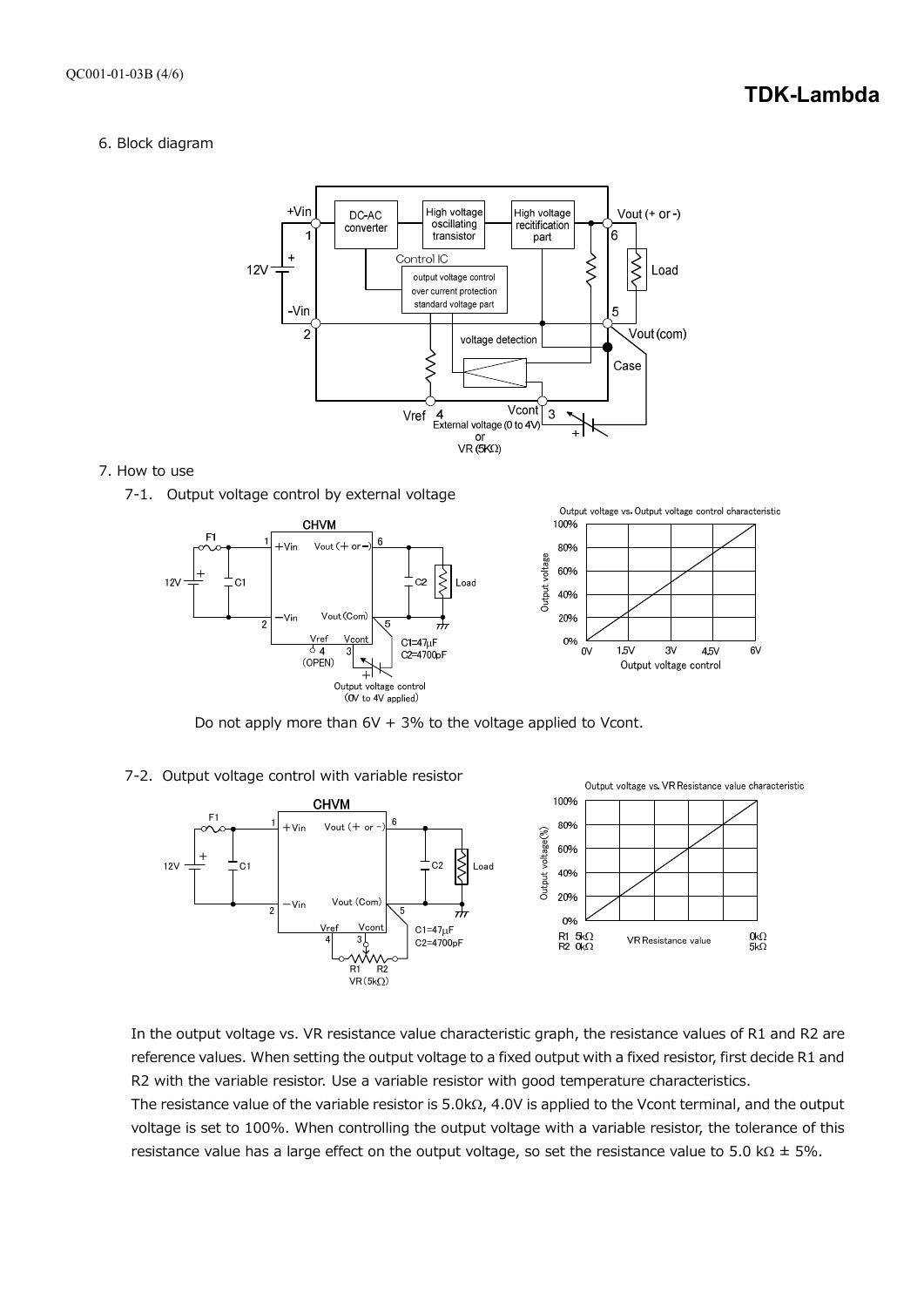#### 8. Temperature Derating



9. Over current protection

An over current protection circuit is internal as protection against overloads and load shorts.

If the overload or output is short-circuited, the output voltage will drop.

The output voltage will be automatically restored if the cause is removed.

The over current characteristic is a fold back characteristic. As the output voltage setting value decreases,

the over current operation point also decreases, so be careful of the load resistance.



### 10. Soldering conditions

Perform the soldering conditions for each part within the following conditions.

- 1) Soldering iron 340~360deg 5sec
- 2) Solder dip 230~260deg 10sec

# 11. About cleaning

This converter cannot be washed as a whole. For unavoidable cleaning, use IPA to wash only the solder side with a hand brush.

#### 12. Warranty

The warranty period is one year, and if the product is liable for any failure during the warranty period, we will repair or replace it free of charge.